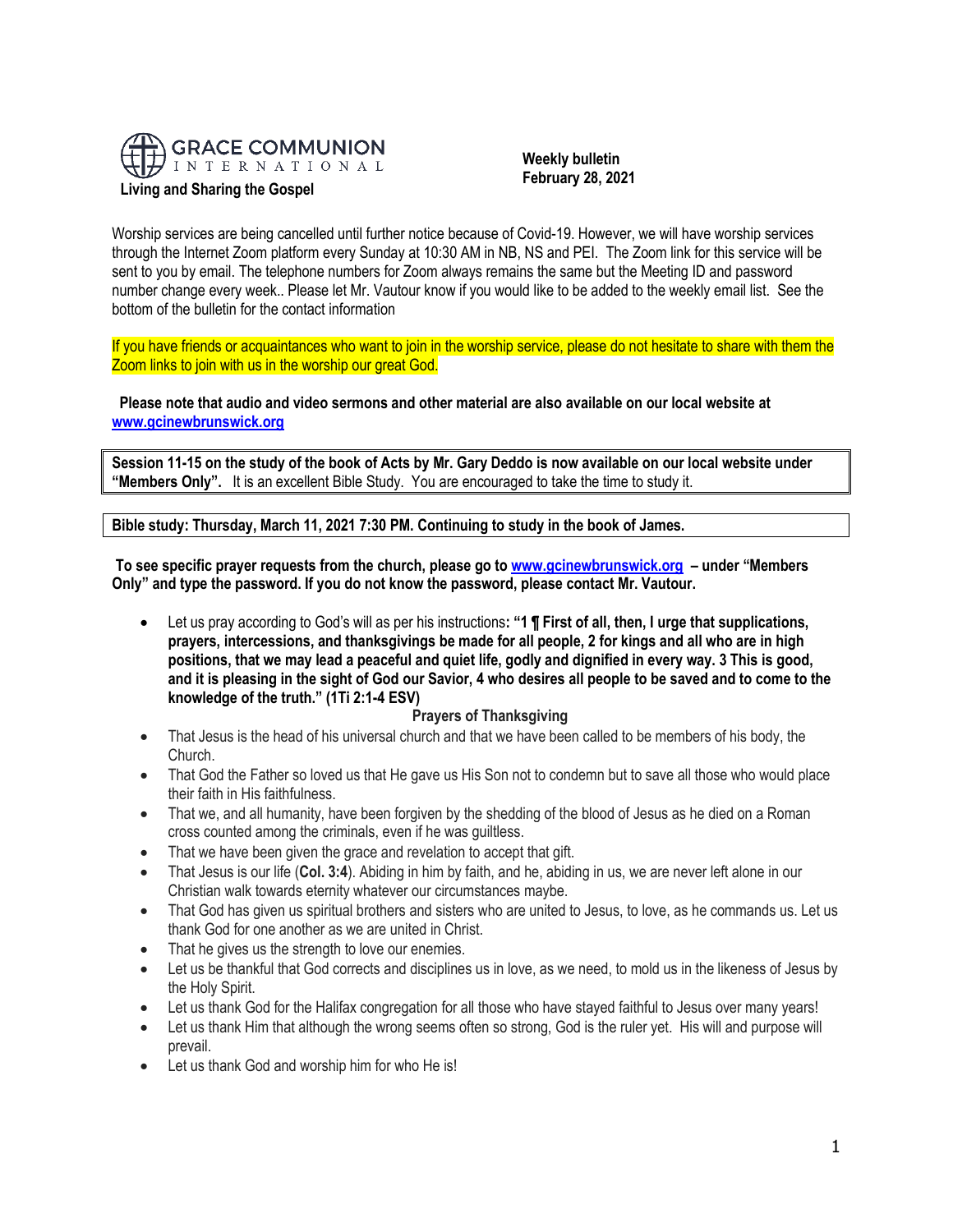**Offerings: (Paraphrase of some information given by Mr. Hall, GCI Canadian Director)**: Just a reminder that any donations we receive via either Credit Card or Canada Helps are subject to about a 3-3.5% fee which means any donations we receive for your congregation, are reduced by that amount. Direct Debit (Pre-authorized Payment) or E-Transfers have much lower transaction fees, that we do not back charge to the local congregation. (Cheques do not have a transaction fee). A person can send E-transfers to [khorwood@gcicanada.ca](mailto:khorwood@gcicanada.ca) (her full name is Kathleen Horwood) if their bank uses INTERACT. In the subject or message line, write the name of your church and your member number. There is no need for a password as your offering will directly immediately in the GCI church bank account. Most bank send an immediate confirmation of successful deposit. If you do not know your member number, please write to Mr. Vautour at the email address below.

You can send your offering directly by cheque to the following address: **Grace Communion International- Canada, Suite 203A, 2121 Airport Dr., Saskatoon, SK 7SL 6W5.** If you prefer, you can also call **1-306-653-2705.** 

*You can also donate via phone using a credit card, or via Canada Helps using the donate button on our website* **at <https://www.canadahelps.org/en/dn/7735> .** *All donations received via "Canada Helps" are credited to the members local congregation. It is therefore important that you include your address and other information Canada Helps asks.*

**T4 FYI** *some may ask about donations they gave via Canada Helps. As a registered Canada Helps issues tax receipts for donations to the church given through their portal (website). (From Mr. Bill Hall, Canadian Director Feb. 6, 2021)*

**Important Notice: if you have and are giving your offerings directly to GCI either by regular post, telephone or automatic withdrawal from your bank account, credit card or e-transfers, you will receive a tax receipt directly from the GCI head office in Saskatoon, Saskatchewan.** 

------------------------------------------------------------------------------------------------------------------------------------------------------------------- **The God Who Makes Everything Complete** From the President February 24, 2021

Dear GCI Family and Friends,

The writer of Hebrews in his benediction provides great encouragement to the church for all ages.

*Now may the God of peace, who brought back from the dead our Lord Jesus, the great shepherd of the sheep, by the blood of the eternal covenant, make you complete in everything good so that you may do his will, working among us that which is pleasing in his sight, through Jesus Christ, to whom be the glory for ever and ever. Amen. [\(Hebrews 13:20-21 NRSVA](https://biblia.com/bible/nrsv/Heb%2013.20-21))*

The entire book of Hebrews points to Jesus. He is Creator and the perfect reflection of the Father, his sacrifice alone is effective for the salvation of humanity, he is the eternal High Priest between God and humanity, and he is the Shepherd of the church. This is great news!

So, how has the Great Shepherd been shepherding GCI? Personally, I have been amazed and humbled by how Jesus has been leading us more closely into his ministry, both in style and purpose.



In 2014 I was asked by Grace Communion Seminary to create the class CM510: Polity of Grace Communion International. It was during the creation of this class that I introduced the concept of Team-Based, Pastor-Led. As I taught the course, I had wonderful discussions with students about this ministry concept, especially with regard to how it matched with our Incarnational Trinitarian theology and reflected the way that Jesus worked with and through his original disciples.

Notice again verse 21 of Hebrews 13, which reminds us the God of peace will "make you complete in everything good so that you may do his will." Making us complete begins with justification and the process of sanctification in Jesus, and it moves forward to equipping us so that we can participate with him in his ministry to our neighbors. Certainly, the equipping from Jesus involves the calling and gifting that comes from the Holy Spirit, but how are we to be organized as a church? What structures help us to be the healthiest expression of church that we can be?

After having taught the Polity class three times and seeing the positive response from the students over Team-Based, Pastor-Led, it gave me the incentive to introduce this with greater confidence to our U.S. ministry leaders. We began sorting through the ramifications of this teaching with enthusiasm, and one of the greatest breakthroughs was when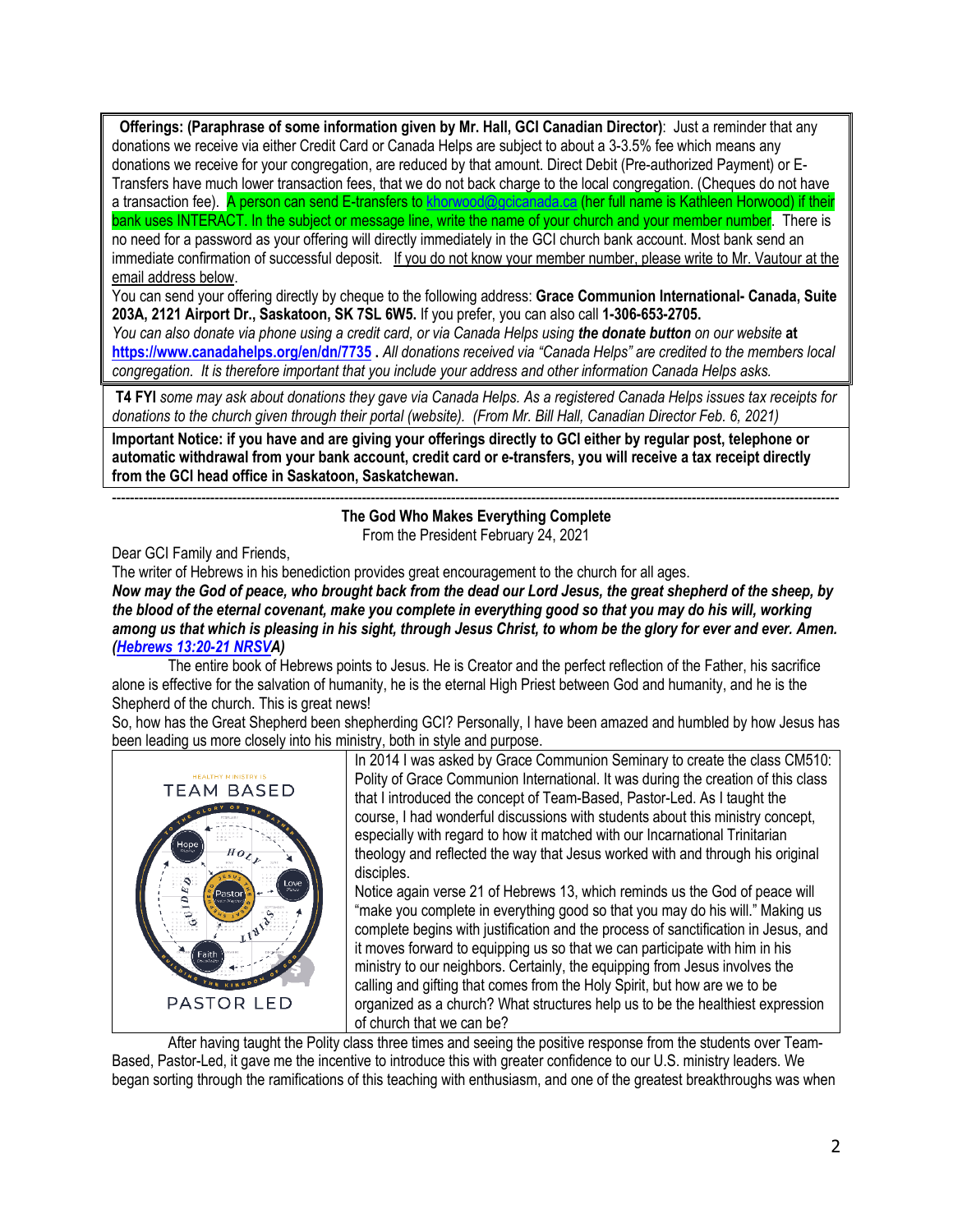the media team decided to join the cause by creating visuals. (Since 65 percent of the general population are visual learners, this step made good sense.)

I am also a visual learner, and in the early stages of explaining the concepts I found myself drawing sketches of faith, hope, and love circles on napkins while sitting in restaurants with key leaders. I believe my good friend Jeff Broadnax saved one of those napkins. Thank God for Charlotte Rakestraw, our GCI Graphic Designer, who cleaned up my elementary artwork.

The U.S. Regional Directors (RDs) fully embraced the model of Team-Based, Pastor-Led with its three ministry avenues. In 2019 we held Regional Celebrations across the U.S. I was so pleased and proud to sit in on the sessions while the RDs so clearly articulated the Team-Based, Pastor-Led model.

In the COVID year of 2020, I was thrilled to watch the GCI Superintendents host zoom meetings across the world for the training of what is rapidly becoming our new ministry model.

The power of the Team-Based, Pastor-Led approach is that it opens wide the gate for all believers to find their place of participation with Christ and his church. Pastors no longer carry the ministry load on their shoulders—instead they share the ministry with others. In community they experience the joys and sufferings of participating in Jesus' ministry, and thus more fully discover the presence of Jesus.

As our media team continues to create more tools around the Team-Based, Pastor-Led model, we continue to discover new depths. It is a lot like the more we get to know Jesus, the more we realize we have only begun to scratch the surface of this relationship, and likewise with his ministry. So, if you are just beginning to explore the Team-Based, Pastor-Led model of leadership, please don't think of this is akin to a "paint by numbers" project. It is a framework to get you started. As you find the right leaders to oversee the Faith, Hope, and Love Avenues, and as they add team members with their own unique mix of personalities and gifts, you will see this model of leadership play out in the context of your church neighborhood. I believe this will change the culture of your church and the church neighborhood in ways you probably have never imagined.

I get chills just thinking about how our Great Shepherd is equipping us and positioning us to join him more closely and personally as we yield to his lead.

To him be the glory! Greg Williams



# **REVELATION: SEVEN LETTERS TO SEVEN CHURCHES (From gci.org)**

Revelation's seven letters to seven congregations in the Roman province of Asia provide us with a glimpse into the spiritual condition of the apostolic and postapostolic church in a major crossroads area of the Roman world. It has generally been thought that Revelation was written around A.D. 100, though some scholars believe the book may have been written much earlier, in the mid-60s of the first century A.D.

In either case, the problems of faith found in some of the congregations should give us great pause. Since the church of the apostles and succeeding generation was beset by the spiritual crises described in Revelation 2-3, then we must also ask ourselves as Christians about our own faithfulness to the Savior. On the other hand, some of the congregations exhibited characteristics greatly praised by Jesus. This is a cause for much encouragement.

Thus, if we take to heart both the admonitions about the spiritual weaknesses and praise for the strengths of these congregations we can be both sobered and inspired. Finally, by meditating on the assurance of the promise of salvation given to each church by our Savior, we can receive comfort, joy and peace in our lives.

## **Message to the "seven angels" of the churches**

The last verse of the first chapter provides an introduction to the messages of the seven churches, which were located in the Roman province of Asia (today, southwestern Turkey) (**1:20**). Chapters 2 and 3 of Revelation contain seven letters to these church congregations. These were not the only churches in the area, but these seven letters give us a picture of the spiritual condition of the church in the Roman province of Asia at the time the book was written.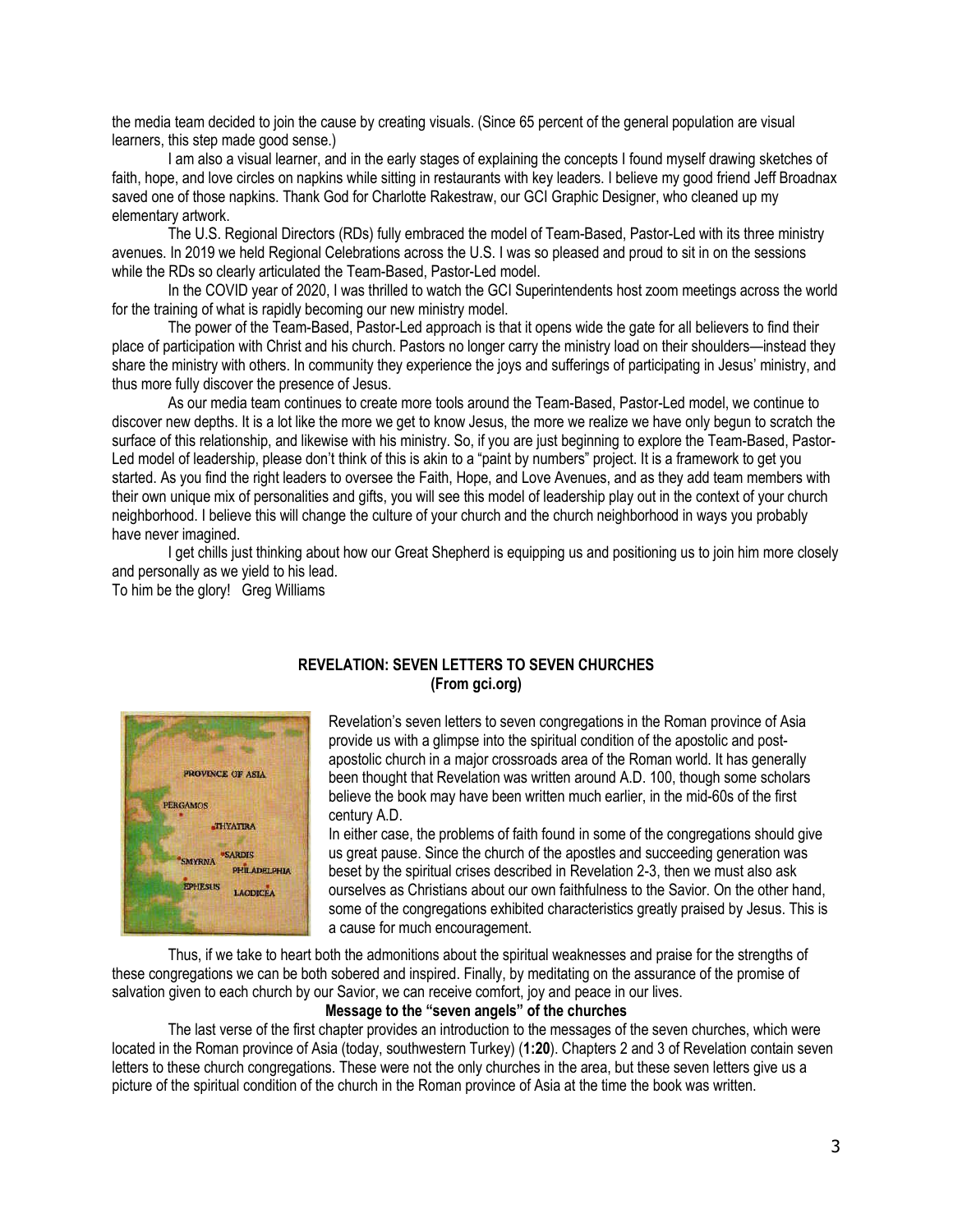The fact that Revelation is written to real congregations of Christians places the book squarely in the real world of human beings. The letters were written to seven churches that existed at a particular time in history. Real people with strengths and problems like our own made up their congregations. These are letters, not prophecies of the future. Each of the seven letters begins with Jesus speaking to members of his church. One of several attributes of his majesty, given in the first chapter, is repeated and placed at the heading of each letter. The descriptive phrase chosen from the vision is appropriate to each specific church. When such phrases run out, other pertinent statements regarding Christ's attributes are used.

The letters respectively commend the churches for their strong spiritual works and reprimand them about their specific spiritual problems. Forceful warnings to repent are given to those who are spiritually weak, along with encouragement to persevere in the faith. The letters also contain promises to those who overcome – promises of great assurance about their eternal life in the kingdom of God. These promises are given in symbolic terms.



Each letter concludes with the same statement: **"He who has an ear, let him hear what the Spirit says to the churches…" (2:7, 11, 17, 29; 3:6, 13, 22).** The word here is "churches," in the plural. This implies that the words written to each congregation are meant to apply *to all seven churches.* This means that the seven individual church messages were meant for *all* the congregations in Asia of John's day – and, by extension, for the entire church of the time.

We could also infer that the spiritual condition of these seven congregations is characteristic of every group of Christians during the last 1900 years. Certainly,

God's people in all ages should be concerned about the spiritual problems described in each of the letters and take assurance in the promise that the overcomers will inherit all things with their Savior, Jesus Christ. *Author: Paul Kroll*

## *REVELATION: THE CHURCHES AT EPHESUS, SMYRNA, PERGAMUM AND THYATIRA (REVELATION 2)*



### *Ephesus: The persevering church*

In the opening letter to the church at Ephesus, Christ is pictured as walking among the seven lampstands, which represent the seven churches (**1:20-2:1**). This corresponds to the fact that he is the leader of the church and is its Savior (**[John 10:28](https://biblia.com/bible/niv/John%2010.28)**). Perhaps there is an allusion here to **[Genesis 3:8,](https://biblia.com/bible/niv/Gen%203.8)** where the Lord is walking in the Garden of Eden with the man and woman he had created. In each case, the Lord seeks a personal relationship with his people, and wants to interact with them and be their guide.

The statement about Jesus walking among the candlesticks recalls an Old Testament promise: **"I will walk among you and be your God, and you will be my people" [\(Leviticus 26:12\)](https://biblia.com/bible/niv/Lev%2026.12).** This promise to ancient Israel is now made to the church, the new Israel (**[Galatians 6:16\)](https://biblia.com/bible/niv/Gal%206.16).**

Each letter is introduced with Christ's assertion, **"I know…" (2:2, 9, 13, 19; 3:1, 8, 15**). Christ is aware of the distresses and persecution the church members may be suffering. He also knows what they have achieved and where they have fallen short.

## **Strengths of Ephesus (2:2-3)**

The church at Ephesus had endured in the faith (**2:2, 4**). They had suffered for Christ's name and had not grown spiritually tired. The church had also suffered the assault of false prophets trying to foist off heretical teachings. The false teachers who tried to infiltrate the Ephesian church are identified under two categories. They are **"those who claim to be apostles but are not" and the Nicolaitans (2:2, 6**). Neither group's practices or teachings are specifically identified. The latter group will be mentioned again in the letter to the church at Pergamum (**2:15**).

The Ephesian church apparently was diligent to eliminate false teaching, before and after John's day. Assuming the late date for Revelation, about twenty years after the book was written, Ignatius praised the church in Ephesus for rejecting those who spread heretical doctrines (Ignatius, **Ephesians 9:1; cf. 6:2; 7:1; 8:1**).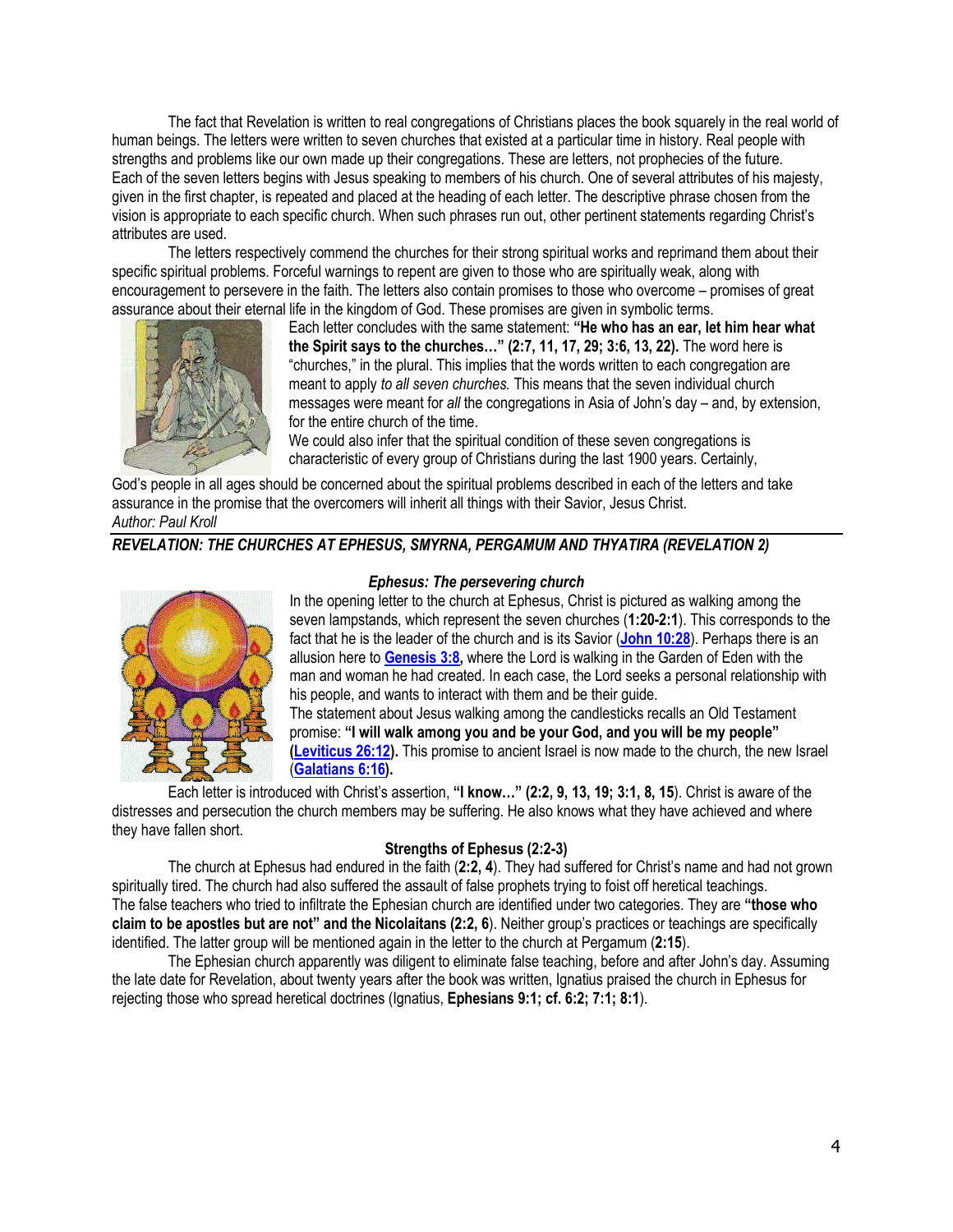#### **Spiritual problems (2:4-6)**

Ironically, the Ephesian church and its leadership may have gone too far in rooting out heresy. There was a spiritual problem in the church described as a forsaking of **"first love" (2:4**). This is usually taken to mean the church members' love for one another. If this is correct, perhaps hatred of heresy had created suspicion and intolerance of each other's differences and weaknesses. Theological orthodoxy and tests of loyalty may have been substituted for mercy and compassion. This could have lead to an undue preoccupation with being "correct," resulting in the proverbial "straining at a gnat and swallowing a camel." The same of the state of the state of the Amphitheater at Ephesus



This is an important lesson to all Christians. While doctrinal purity is important to the Christian faith, it can unintentionally lead to witch hunting and condemning spirit. We can defend the faith only if we first remember to defend love for one another (**[John 13:34](https://biblia.com/bible/niv/John%2013.34)**). Since the Triune God is love in his essential being, Christians will reflect that love as they have been spiritually transformed by the Holy Spirit.

The Ephesians' loss of love was no trivial matter. "It is treated as though it involved a fall from the Christian life," wrote G. E. Ladd, A Commentary on the Revelation of John, p. 39. If the Ephesians did not repent of their lack of love, Christ said he would remove their lampstand (**2:5**). This implies that they would cease to be the spiritual people of God, even though they may have claimed to do many mighty works in his name (**[Matthew 7:22-23](https://biblia.com/bible/niv/Matt%207.22-23)**). (See **[1 Corinthians 13:1-](https://biblia.com/bible/niv/1%20Cor%2013.1-3) [3.](https://biblia.com/bible/niv/1%20Cor%2013.1-3))**

#### **Listen to the Spirit (2:7)**

The church was admonished to listen to what the Spirit of God in Jesus Christ was saying to Ephesus (**2:7**). The fact that hearing rather than reading is emphasized infers that Revelation was designed to be read out loud in public worship. The churches were to listen to **"what the Spirit says to the churches" (2:7).** Yet, it is the glorified Christ who is pictured as speaking in these letters. Christ and the Spirit are equated. When the Spirit speaks, it is Christ speaking.

This recalls the words of Paul, who said, **"The Lord is the Spirit" ([2 Corinthians 3:17\)](https://biblia.com/bible/niv/2%20Cor%203.17)**. That is not to imply a heretical modalism, where it is claimed that there is no permanent distinction between the three persons of the Trinity. The Persons of the Trinity are distinct, as the New Testament revelation of God's nature makes clear. But each of the three persons has an intrinsic interpersonal relationship in triunity. Thus, there is one God whose three Persons are together involved in our salvation.

### **Promise to Ephesus (2:7**)

As does each of the letters, the one to the Ephesian church concludes with a note of victory and a promise to those who overcome or conquer. The conquerors in Christ in these churches are not to overcome an earthly foe by human force or will. Their struggle is more cosmic and more personal **[\(Ephesians 6:12\)](https://biblia.com/bible/niv/Eph%206.12)**. They overcome the world by conquering themselves in and through the overcoming victory that was Christ's (**[Revelation 2:26](https://biblia.com/bible/niv/Rev%202.26)**). The church's victory parallels his victory – the eternal victory of the Lamb of God who overcame by living and dying in faith (**3:21**).

The overcomers at Ephesus are promised the gift of eternal life. The symbolism of salvation for the Ephesians is **"the right to eat from the tree of life, which is in the paradise of God" (2:7).** These symbols stand for eternal life in the kingdom of God. The tree of life symbol is used again at the end of Revelation **(22:2).** Both symbols go back to the beginning of the Old Testament. The centerpiece of the Garden of Eden was the tree of life, a symbol for eternal life **(2:9).** This is an illustration of the unity of the two Testaments in their presentation of the gospel.

If **Genesis 2-3** describes a Paradise Lost to Adam and Eve because of sin, then the book of Revelation promises a Paradise Regained through the blood of the Lamb. The church resurrected to life (the New Jerusalem) will receive salvation (eat fruit from the tree of life) in the Lamb's eternal kingdom (the Garden of Eden and Paradise of God).

#### **Smyrna: The persecuted church**

The church at Smyrna was a suffering church (**2:8**). It was warned about an impending persecution and that some of its members would experience martyrdom (**2:10**). The church in Smyrna would soon be persecuted and martyred by Jews and heathens. This would happen for "ten days" (**2:10**). Most commentators take that figure to mean a short but definitely limited period of time.

Christ's introductory title as the **One "who died and came to life again"** would be encouraging to these potential martyrs (**2:8**). The church members at Smyrna could face martyrdom in full confidence They would be resurrected to eternal life by the one who himself was victorious over death through a resurrection..